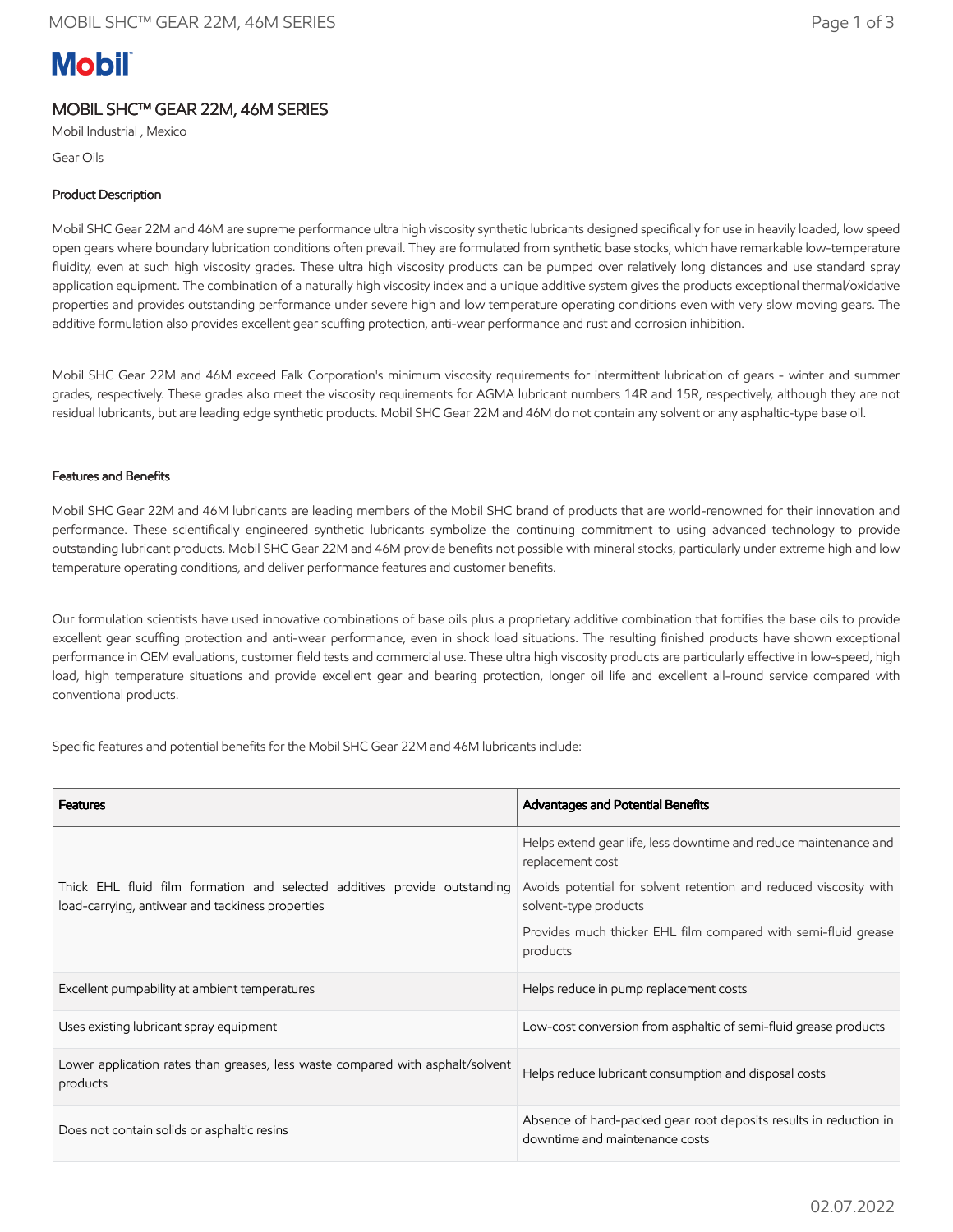## MOBIL SHC™ GEAR 22M, 46M SERIES Page 2 of 3

| <b>Features</b>       | Advantages and Potential Benefits                                             |
|-----------------------|-------------------------------------------------------------------------------|
| Light colored product | Helps avoid need for costly gear cleaning prior to inspection                 |
| Solvent-free          | Helps avoid potential safety issues related to volatile, low flash<br>solvent |

#### Applications

Application Considerations: Normally, conversion to Mobil SHC Gear 22M or 46M from asphaltic or grease products will be a simple process with no change in lubricant spray equipment. It is recommended that the gears be thoroughly cleaned to take advantage of the light color of these synthetic products. Consult your Mobil representative for further details on lubricant conversion.

Mobil SHC Gear 22M and 46M are designed specifically for use in heavily loaded, low speed open gearing which drive stationary rotating machinery. Product is typically applied by intermittent by spray nozzle systems. Specific applications include:

- Kilns and mills in metal mining, cement and limestone production and in sugar plants
- Slow speed, heavily loaded plain and rolling contact bearings

#### Properties and Specifications

| Property                                              | <b>22M</b> | 46M   |
|-------------------------------------------------------|------------|-------|
| Copper Strip Corrosion, 3 h, 100 C, Rating, ASTM D130 | 1B         | 1B    |
| Density @ 15.6 C, kg/l, ASTM D4052                    | 0.890      | 0.924 |
| Flash Point, Cleveland Open Cup, °C, ASTM D92         | 240        | 240   |
| Kinematic Viscosity @ 100 C, mm2/s, ASTM D445         | 700        | 1375  |
| Kinematic Viscosity @ 40 C, mm2/s, ASTM D445          | 22000      | 46000 |
| Pour Point, °C, ASTM D97                              | 6          | 15    |
| Viscosity Index, ASTM D2270                           | 180        | 180   |

#### Health and Safety

Health and Safety recommendations for this product can be found on the Material Safety Data Sheet (MSDS) @ [http://www.msds.exxonmobil.com/psims](http://www.msds.exxonmobil.com/psims/psims.aspx) /psims.aspx

All trademarks used herein are trademarks or registered trademarks of Exxon Mobil Corporation or one of its subsidiaries unless indicated otherwise.

10-2020 ExxonMobil Mexico, S.A. de C.V. Poniente 146 No. 760 Col. Industrial Vallejo C.P. 02300 Mexico, Ciudad de Mexico

### (01 52) 55 5-333-9602 (01 52) 1-800-90-739-00

Typical Properties are typical of those obtained with normal production tolerance and do not constitute a specification. Variations that do not affect product performance are to be expected during normal manufacture and at different blending locations. The information contained herein is subject to change without notice. All products may not be available locally. For more information, contact your local ExxonMobil contact or visit [www.exxonmobil.com](http://www.exxonmobil.com/)

ExxonMobil is comprised of numerous affiliates and subsidiaries, many with names that include Esso, Mobil, or ExxonMobil. Nothing in this document is